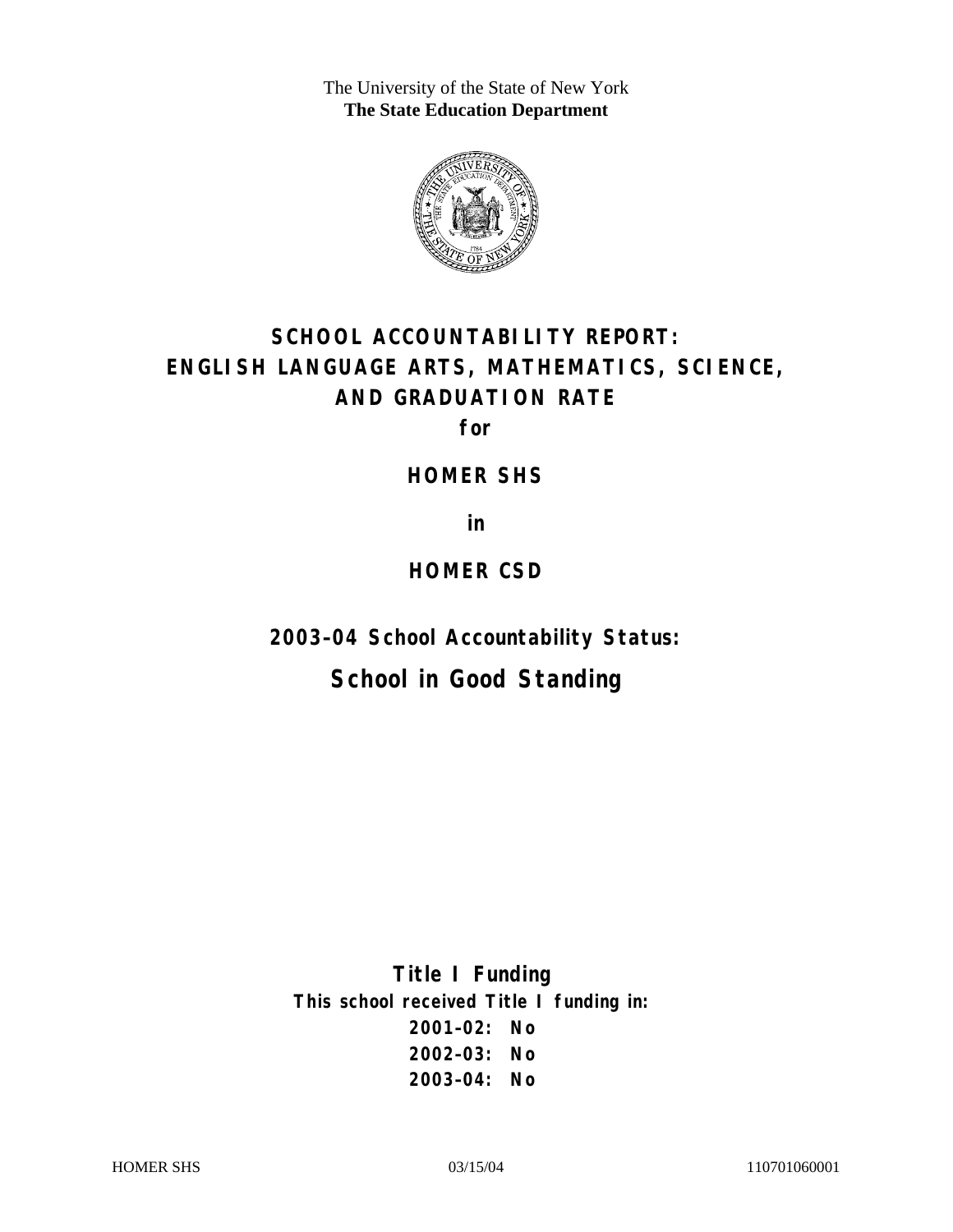### **District/School Accountability Status Categories**

The list below defines the district or school status categories under New York State's district and school accountability system, which is divided into a Federal Title I component and a State component. A district or school that does not receive Title I funding in a school year does not have a federal status in that year. Schools receiving Title I funds that are not in good standing must provide school choice for their students; those in need of improvement year 2 and beyond must also provide Supplemental Education Services to eligible students. Other consequences for districts and schools not in good standing can be found at: www.emsc.nysed.gov/deputy/nclb/accountability/siinfo.htm. To be removed from any improvement status, a district or school must make Adequate Yearly Progress (AYP) for two consecutive years, or in the case of a School Under Registration Review, achieve the performance targets established for the school by the Commissioner.

**District/School in Good Standing:** A district or school is considered to be in good standing if it has not been identified as a District or School in Need of Improvement, Requiring Corrective Action, Planning for Restructuring, or Requiring Academic Progress, or as a School Under Registration Review.

**District/School Requiring Academic Progress:** Under the State component of New York's accountability system, a district or school that did not make AYP in the same grade and subject for two consecutive years is considered a School Requiring Academic Progress (Year 1) the following year. In each succeeding year that the school fails to make AYP, the year designation is incremented by one.

**District/School in Need of Improvement (Year 1):** A district or school that has not made AYP for two consecutive years in the same grade or subject while receiving Title I funds is considered a District/School in Need of Improvement (Year 1) the following year.

**District/School in Need of Improvement (Year 2):** A District or School in Need of Improvement (Year 1) that does not make AYP in the grade or subject for which it was identified while receiving Title I funds is considered a District or School in Need of Improvement (Year 2) the following year.

**District/School Requiring Corrective Action:** A District or School in Need of Improvement (Year 2) that does not make AYP in the grade or subject for which it was identified while receiving Title I funds is considered a District or School Requiring Corrective Action the following year.

**District/School Planning for Restructuring:** A District or School Requiring Corrective Action that does not make AYP in the grade or subject for which it was identified while receiving Title I funds is considered a District or School Planning for Restructuring the following year.

**School Under Registration Review (SURR):** Schools that are farthest from the State standard and have been determined by the Commissioner to be most in need of improvement are Schools Under Registration Review. These schools must achieve performance targets specified by the Commissioner of Education in their area(s) of identification within a prescribed timeframe or risk having their registration revoked by the Board of Regents.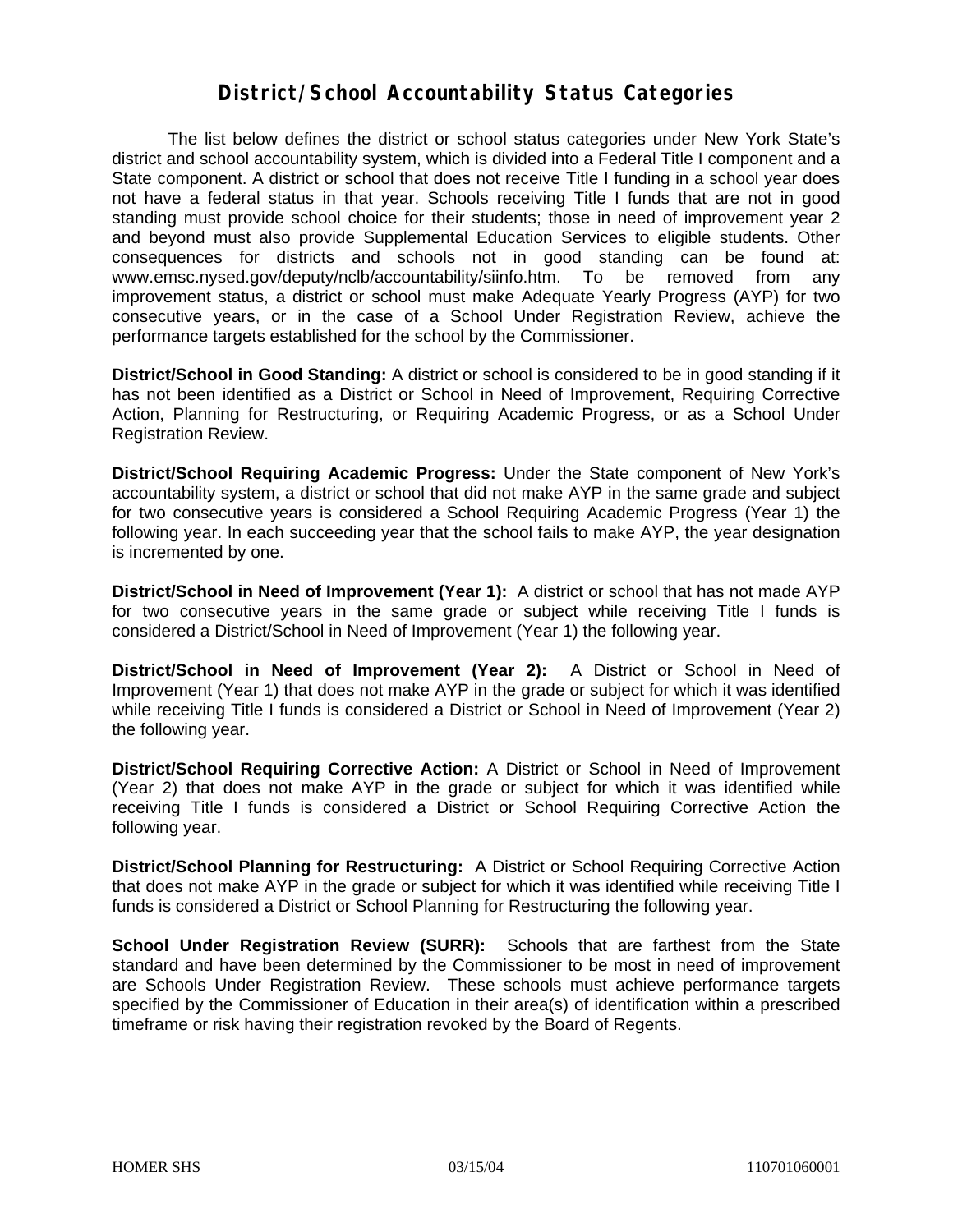### **Secondary-Level English Language Arts**

Definitions of terms, such as Performance Index and Effective Annual Measurable Objective (AMO), are in the glossary, which is the last page of this report.

#### **For a school to make Adequate Yearly Progress (AYP) in 2002–03, every accountability group must make AYP.**

**For an accountability group to make AYP in 2002–03,** it must meet its Effective AMO *or* make safe harbor (*2002–03 Performance* and *Standards*). To meet the Effective AMO, the Performance Index for each group with 30 or more cohort members must equal or exceed the Effective AMO. To make safe harbor, the Performance Index of each of these groups must equal or exceed its ELA safe harbor target *and* the group must meet the graduation-rate qualification for safe harbor. (See the graduation-rate page of this report for further information on meeting the graduation-rate qualification for safe harbor.)

*ELA Safe Harbor Targets:* The secondary-level 2002–03 ELA Safe Harbor Target is calculated by using the following equation: 2001–02 PI + (200 – the 2001–02 PI) <sup>×</sup> 0.10. The 2003–04 ELA Safe Harbor Target is calculated by using the following equation: 2002–03 PI + (200 – the 2002–03 PI)  $\times$  0.10. The 2003–04 target is provided for groups whose PI was below the Effective AMO in 2002–03.

| <b>Accountability Group</b>       | 2002-03 Performance*                                        |                      |                  | 2002-03 Standards                   | <b>Made</b>                                                           | 2003-04                                |                                     |
|-----------------------------------|-------------------------------------------------------------|----------------------|------------------|-------------------------------------|-----------------------------------------------------------------------|----------------------------------------|-------------------------------------|
|                                   | Count of 1999<br>Accountability<br>Cohort<br><b>Members</b> | Performance<br>Index | Effective<br>AMO | <b>ELA Safe</b><br>Harbor<br>Target | Met the<br><b>Graduation-Rate</b><br>Qualification for<br>Safe Harbor | AYP in<br><b>ELA in</b><br>$2002 - 03$ | <b>ELA Safe</b><br>Harbor<br>Target |
| All Students                      | 211                                                         | 186                  | 134              |                                     | Yes                                                                   | <b>Yes</b>                             |                                     |
| <b>Students with Disabilities</b> | 18                                                          |                      |                  |                                     |                                                                       |                                        |                                     |
| American Indian/Alaskan Native    |                                                             |                      |                  |                                     |                                                                       |                                        |                                     |
| <b>Black</b>                      |                                                             |                      |                  |                                     |                                                                       |                                        |                                     |
| Hispanic                          |                                                             |                      |                  |                                     |                                                                       |                                        |                                     |
| Asian or Pacific Islander         |                                                             |                      |                  |                                     |                                                                       |                                        |                                     |
| White                             | 209                                                         | 187                  | 134              |                                     | Yes                                                                   | <b>Yes</b>                             |                                     |
| <b>Limited English Proficient</b> |                                                             |                      |                  |                                     |                                                                       |                                        |                                     |
| Economically Disadvantaged        | 13                                                          |                      |                  |                                     |                                                                       |                                        |                                     |
| Final AYP Determination           |                                                             |                      |                  |                                     |                                                                       | <b>Yes</b>                             |                                     |

\*For schools with fewer than thirty 1999 accountability cohort members, 1998 and 1999 cohort data were combined to determine counts and PIs.

\*\*Groups with a "\*\*" are not required to meet the graduation-rate qualification for safe harbor, because fewer than 30 members in the 1998 graduation-rate cohort were in those groups.

**State accountability status in secondary-level English language arts: School in Good Standing** 

Title I accountability status in secondary-level English language arts: School Status Not Applicable, did not use Title I funds in one school **y ear**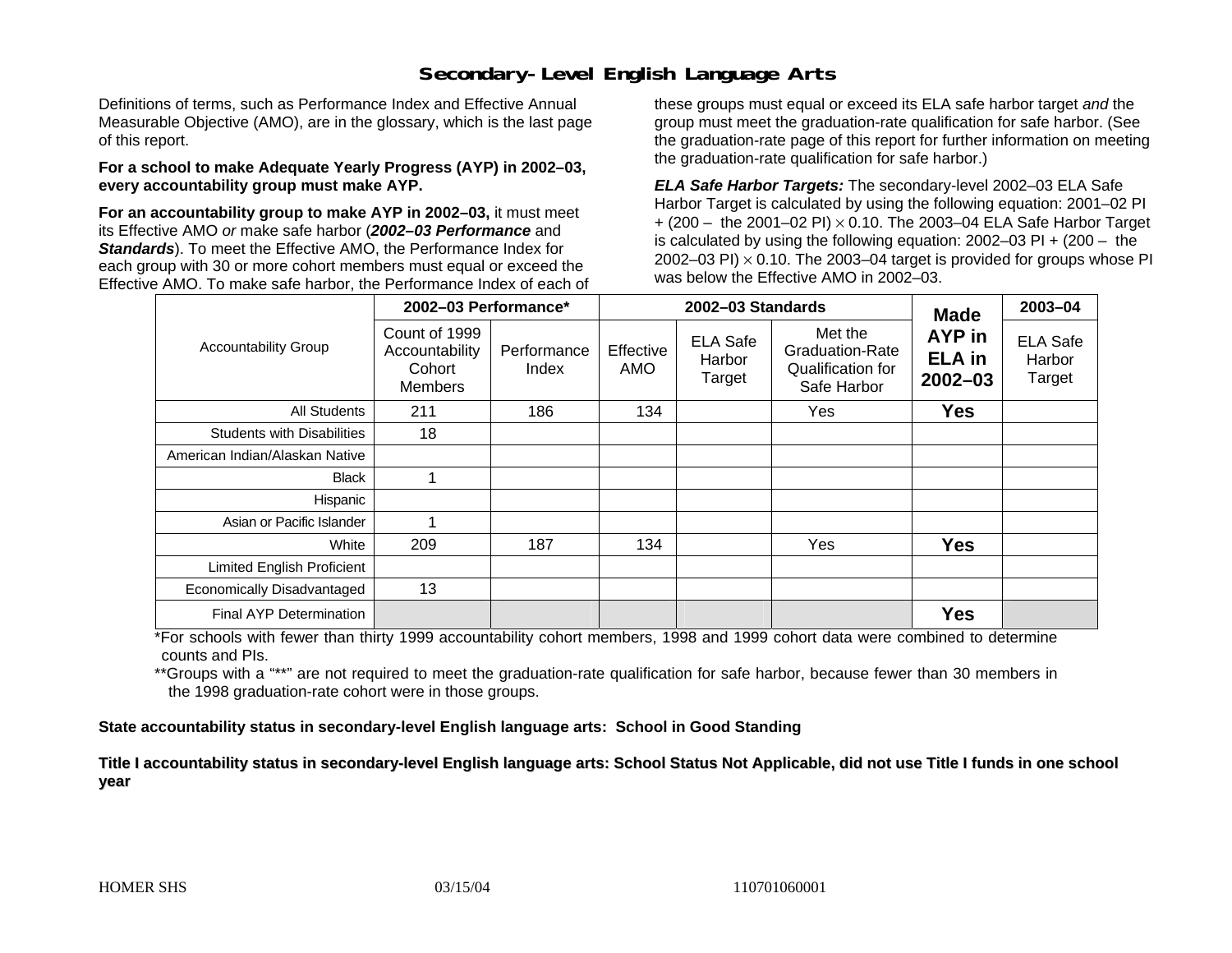### **Secondary-Level Mathematics**

Definitions of terms, such as Performance Index and Effective Annual Measurable Objective (AMO), are in the glossary, which is the last page of this report.

#### **For a school to make Adequate Yearly Progress (AYP) in 2002–03, every accountability group must make AYP.**

**For an accountability group to make AYP in 2002–03,** it must meet its Effective AMO *or* make safe harbor (*2002–03 Performance* and *Standards*). To meet the Effective AMO, the Performance Index for each group with 30 or more cohort members must equal or exceed the Effective AMO. To make safe harbor, the Performance Index of each of these groups must equal or exceed its math safe harbor target *and* the group must meet the graduation-rate qualification for safe harbor. (See the graduation-rate page of this report for further information on meeting the graduation-rate qualification for safe harbor.)

*Math Safe Harbor Targets:* The secondary-level 2002–03 Math Safe Harbor Target is calculated by using the following equation: 2001–02 PI + (200 – the 2001–02 PI) × 0.10. The 2003–04 Math Safe Harbor Target is calculated by using the following equation: 2002–03 PI + (200  $-$  the 2002–03 PI)  $\times$  0.10. The 2003–04 target is provided for groups whose PI was below the Effective AMO in 2002–03.

|                                   | 2002-03 Performance*                                        |                      |                         | 2002-03 Standards             | <b>Made</b>                                                    | 2003-04                          |                               |
|-----------------------------------|-------------------------------------------------------------|----------------------|-------------------------|-------------------------------|----------------------------------------------------------------|----------------------------------|-------------------------------|
| <b>Accountability Group</b>       | Count of 1999<br>Accountability<br>Cohort<br><b>Members</b> | Performance<br>Index | Effective<br><b>AMO</b> | Math Safe<br>Harbor<br>Target | Met the<br>Graduation-Rate<br>Qualification for<br>Safe Harbor | AYP in<br>Math in<br>$2002 - 03$ | Math Safe<br>Harbor<br>Target |
| All Students                      | 211                                                         | 177                  | 124                     |                               | Yes                                                            | <b>Yes</b>                       |                               |
| <b>Students with Disabilities</b> | 18                                                          |                      |                         |                               |                                                                |                                  |                               |
| American Indian/Alaskan Native    |                                                             |                      |                         |                               |                                                                |                                  |                               |
| <b>Black</b>                      |                                                             |                      |                         |                               |                                                                |                                  |                               |
| Hispanic                          |                                                             |                      |                         |                               |                                                                |                                  |                               |
| Asian or Pacific Islander         |                                                             |                      |                         |                               |                                                                |                                  |                               |
| White                             | 209                                                         | 177                  | 124                     |                               | Yes                                                            | <b>Yes</b>                       |                               |
| Limited English Proficient        |                                                             |                      |                         |                               |                                                                |                                  |                               |
| Economically Disadvantaged        | 13                                                          |                      |                         |                               |                                                                |                                  |                               |
| Final AYP Determination           |                                                             |                      |                         |                               |                                                                | <b>Yes</b>                       |                               |

\*For schools with fewer than thirty 1999 accountability cohort members, 1998 and 1999 cohort data were combined to determine counts and PIs.

\*\*Groups with a "\*\*" are not required to meet the graduation-rate qualification for safe harbor, because fewer than 30 members in the 1998 graduation-rate cohort were in those groups.

**State accountability status in secondary-level mathematics: School in Good Standing** 

Title I accountability status in secondary-level mathematics: School Status Not Applicable, did not use Title I funds in one school year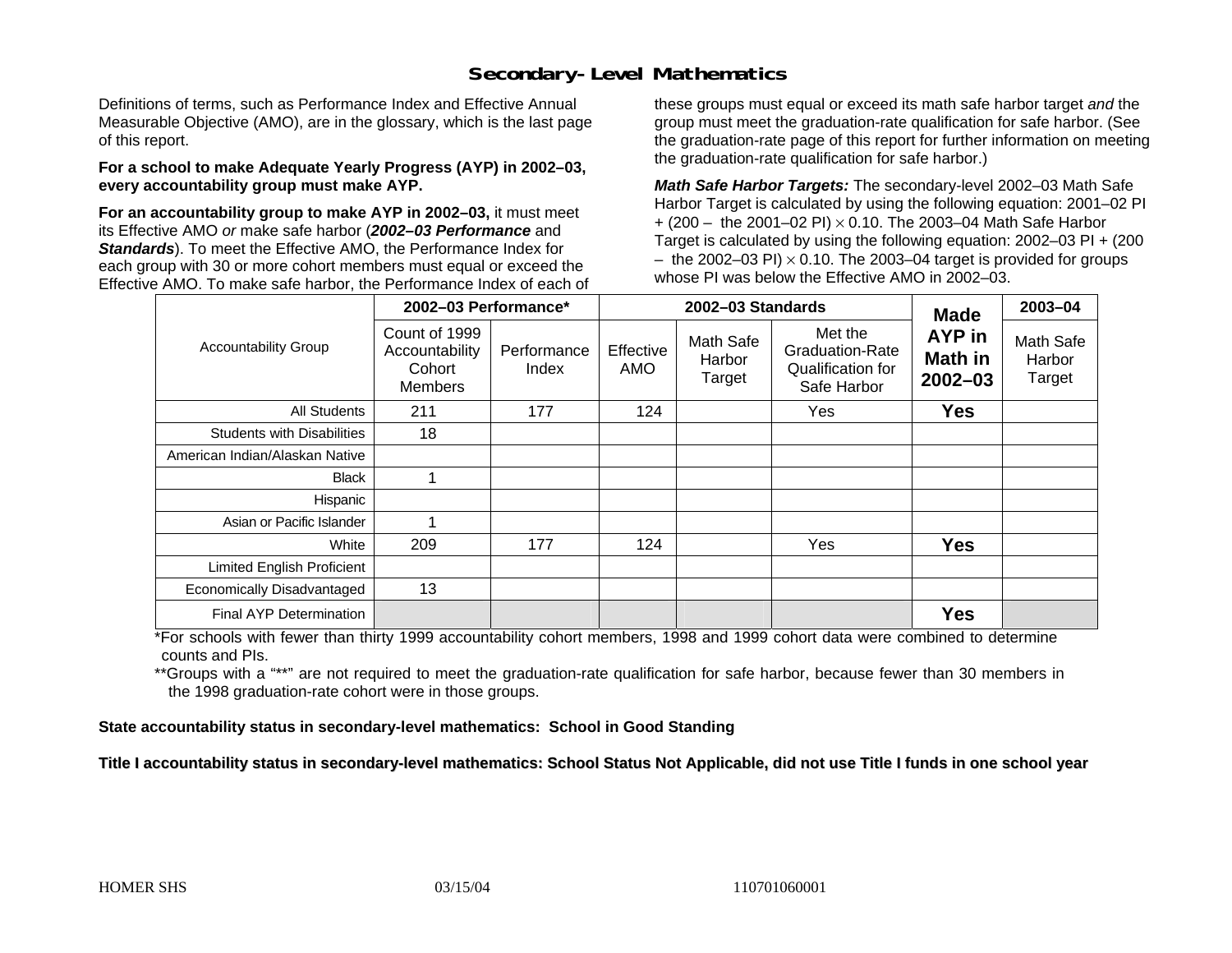## **Graduation Rate**

Definitions of terms, such as Progress Target and Adequate Yearly Progress (AYP), are in the glossary, which is the last page of this report.

*Made AYP in Graduation Rate in 2002–03:* For a school to make AYP in graduation rate, the Percent Earning a Local Diploma by August 31, 2002 for the "All Students" group must equal or exceed the Graduation-Rate Standard or the Graduation-Rate Progress Target.

*Qualification for Safe Harbor in Secondary-Level ELA and Math:* For an accountability group to be considered Qualified for Safe Harbor in Secondary-Level ELA and Math, the Percent Earning a Local Diploma

by August 31, 2002 must equal or exceed the Graduation-Rate Standard or the Graduation-Rate Progress Target for that group.

*Graduation-Rate Progress Targets:* The 2002–03 Graduation-Rate Progress Target is calculated by adding one point to the Percent Earning a Local Diploma by June 30, 2002. The 2003–04 Graduation-Rate Target is calculated by adding one point to the Percent Earning a Local Diploma by August 31, 2002. This target is provided for each group whose Percent Earning a Local Diploma by August 31, 2002 is below the Graduation-Rate Standard in 2002–03. Groups with fewer than 30 cohort members are not subject to this criterion.

| <b>Accountability Group</b>       | 2002-03 Performance                                                     |                                                          | 2002-03 Standards               |                                           |                                                                      | $2002 - 03$                                                               | 2003-04                                   |
|-----------------------------------|-------------------------------------------------------------------------|----------------------------------------------------------|---------------------------------|-------------------------------------------|----------------------------------------------------------------------|---------------------------------------------------------------------------|-------------------------------------------|
|                                   | Count of<br>1998<br>Graduation-<br><b>Rate Cohort</b><br><b>Members</b> | Percent Earning a<br>Local Diploma by<br>August 31, 2002 | Graduation-<br>Rate<br>Standard | Graduation-<br>Rate<br>Progress<br>Target | <b>Made AYP</b><br>in<br><b>Graduation</b><br>Rate in<br>$2002 - 03$ | Qualified<br>for Safe<br>Harbor in<br>Secondary-<br>Level ELA<br>and Math | Graduation-<br>Rate<br>Progress<br>Target |
| All Students                      | 185                                                                     | 90                                                       | 55                              |                                           | Yes                                                                  | Yes                                                                       |                                           |
| <b>Students with Disabilities</b> | 22                                                                      |                                                          |                                 |                                           |                                                                      |                                                                           |                                           |
| American Indian/Alaskan Native    |                                                                         |                                                          |                                 |                                           |                                                                      |                                                                           |                                           |
| <b>Black</b>                      |                                                                         |                                                          |                                 |                                           |                                                                      |                                                                           |                                           |
| Hispanic                          |                                                                         |                                                          |                                 |                                           |                                                                      |                                                                           |                                           |
| Asian or Pacific Islander         |                                                                         |                                                          |                                 |                                           |                                                                      |                                                                           |                                           |
| White                             | 184                                                                     | 90                                                       | 55                              |                                           |                                                                      | Yes                                                                       |                                           |
| Limited English Proficient        |                                                                         |                                                          |                                 |                                           |                                                                      |                                                                           |                                           |
| Economically Disadvantaged        | 12                                                                      |                                                          |                                 |                                           |                                                                      |                                                                           |                                           |
| <b>Final AYP Determination</b>    |                                                                         |                                                          |                                 |                                           | Yes                                                                  |                                                                           |                                           |

**State accountability status for graduation rate: School in Good Standing** 

Title I accountability status for graduation rate: School Status Not Applicable, did not use Title I funds in one school year